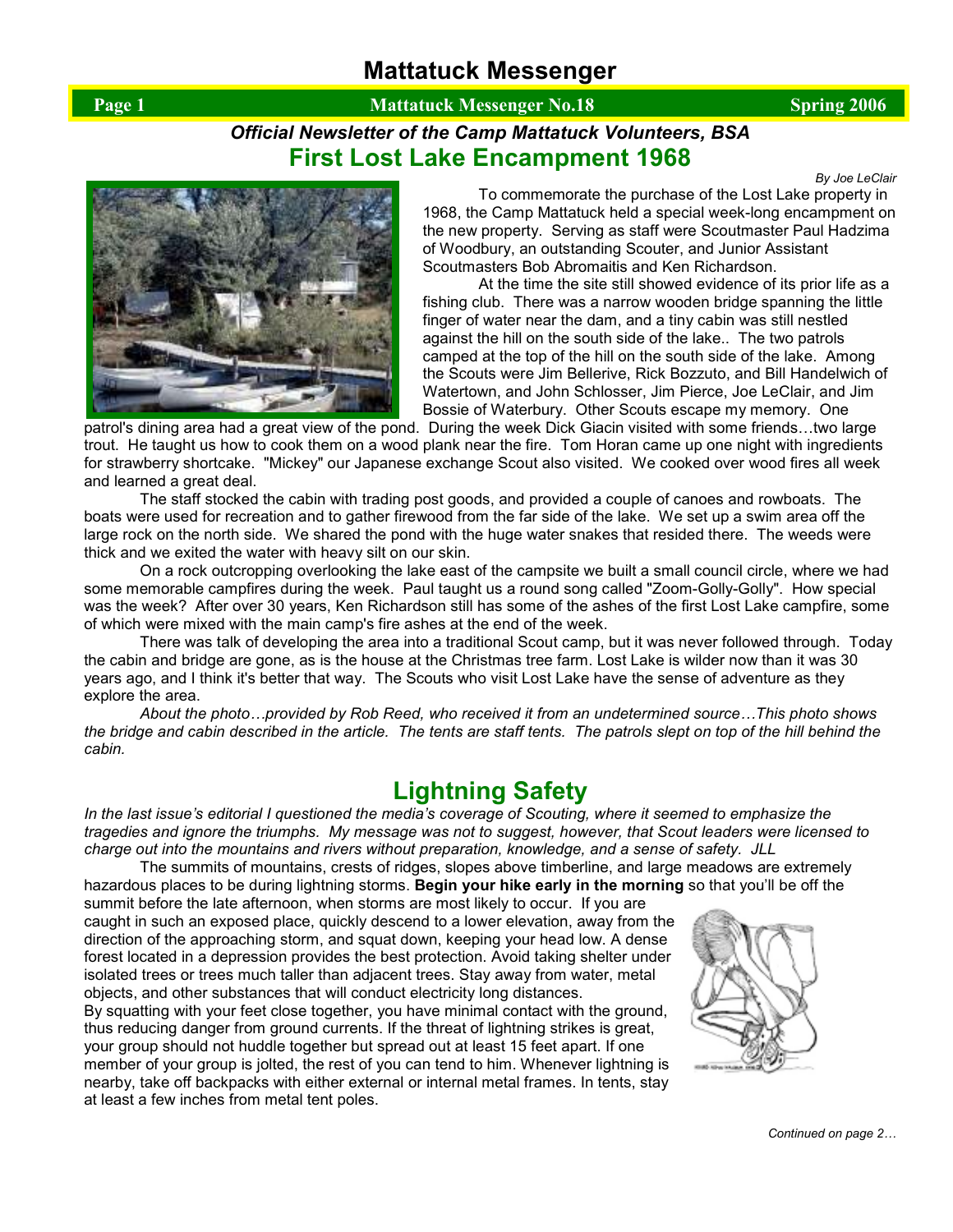#### Lightning Safety Rules

- Don't use metal objects such as fishing rods and golf clubs. Golfers wearing cleated shoes are particularly good lightning rods.
- Stop tractor work, especially when the tractor is pulling metal equipment, and dismount. Tractors and other implements in metallic contact with the ground are often struck by lightning.
- Get out of the water and off small boats.
- Stay in the car if you are traveling. Automobiles offer excellent lightning protection.
- When no shelter is available, avoid the highest object in the area. If only isolated trees are nearby, the best protection is to crouch in the open, keeping twice as far away from isolated trees as the trees are high.
- Avoid hilltops, open spaces, wire fences, metal clotheslines, exposed sheds, and any electrically conducted elevated objects.
- Keep a high level of safety awareness for 30 minutes after the last observed lightning or thunder.
- Treat lightning like a snake: if you see it or hear it, take evasive measures. Every 5 seconds you count between thunder and lightning equals 1 mile in distance.
- Medical treatment and symptoms. Treat the apparently dead first. Immediately administer CPR to restore breathing. Eighty percent of lightning strike victims survive the shock. Lightning strike victims do not retain an electric charge and are safe to handle. Common lightning aftereffects include impaired eyesight and loss of hearing. Electrical burns should be treated as other burns.

Sources…National Lightning Safety Institute, Scout Fieldbook, http://www.kidslightning.info/lsaftposi.htm

# PROJECT REPORT…news from Camp Director Chris Moon.

The camp staff, with support from the Mattatuck Volunteers, is hard at work maintaining and improving camp. ♦ • We have begun a program to paint 3 buildings a year.  $\bullet$  Through a combination of funding from Vince Ferri, the Mattatuck Volunteers and the council we will be replacing the top boards on the Boy Scout as well as the Cub Scout swimming docks. We will take off the old boards (all 616 of them) and replace them with a composite material. Yeah...no more slivers! ◆ The Mattatuck



Volunteers applied for and received a grant from the Thomaston Savings Bank to build a Mountain Bike Activity and Storage Shed. It is similar to the new Boating Storage Shed. Located between Cedar and Hawthorne campsites, this building will be used as the Mountain Bike headquarters year round. ◆Based on a thought by JonAndrew and funding from the Mattatuck Volunteers, the camp now has a new Kubota Diesel Zero degree mower with a 60" mower deck. It can cut grass faster than anything we have ever used before. It is now possible for 1 person to cut all of the manicured lawns in camp in 1 day. This will save us many needed man-hours of work.  $\bullet$  We hope to repair, patch and paint the ceiling of the Dining hall kitchen.

♦Members of the Mattatuck Volunteers who are also BSA Climbing Directors installed a roof on the Climbing Tower. Chris Start, Chris Moon, Brian Shannon, Rob Reed and Chris Perkins made up the crew. The construction of the tower as well as the roof was made extremely easier by the use of the Boom Lift that was purchased for camp by the Volunteers. Camp Mattatuck s truly fortunate to have such a dedicated group of friends in the Mattatuck Volunteers. Thank you for doing a good turn.  $\bullet$  Over the past few years, members of the Mattatuck Volunteers have sold Christmas trees at the Matttauck Christmas tree farm in December. Ranger Bob Herbert has been doing a great job over the past 4 years in making the tree farm recover from years of neglect. He spread out the rows and aisles to allow for easier cutting and harvesting. With the use of Jon Andrew's excavator, he has planned and cleared for future plantings. The council purchased a used tractor and brush hog for the tree farm. We hope to some day put a better storage area at the tree farm and remove the little brown shed.  $\bullet$  The pine grove across from Hirsch-Cole Lodge has been cleared of low lying brush by the tag team effort of some of the camp staff, the ranger and Takachsin. It will soon look as nice as the pine grove on the other side of the parking lot.  $\bullet$  In April, the Order of the Arrow cleared the site of brush and trees for the new Harold Leever Lodge near the COPE Course. The foundation is will be built this fall, and we hope to begin the construction of the building in the Spring of 2007!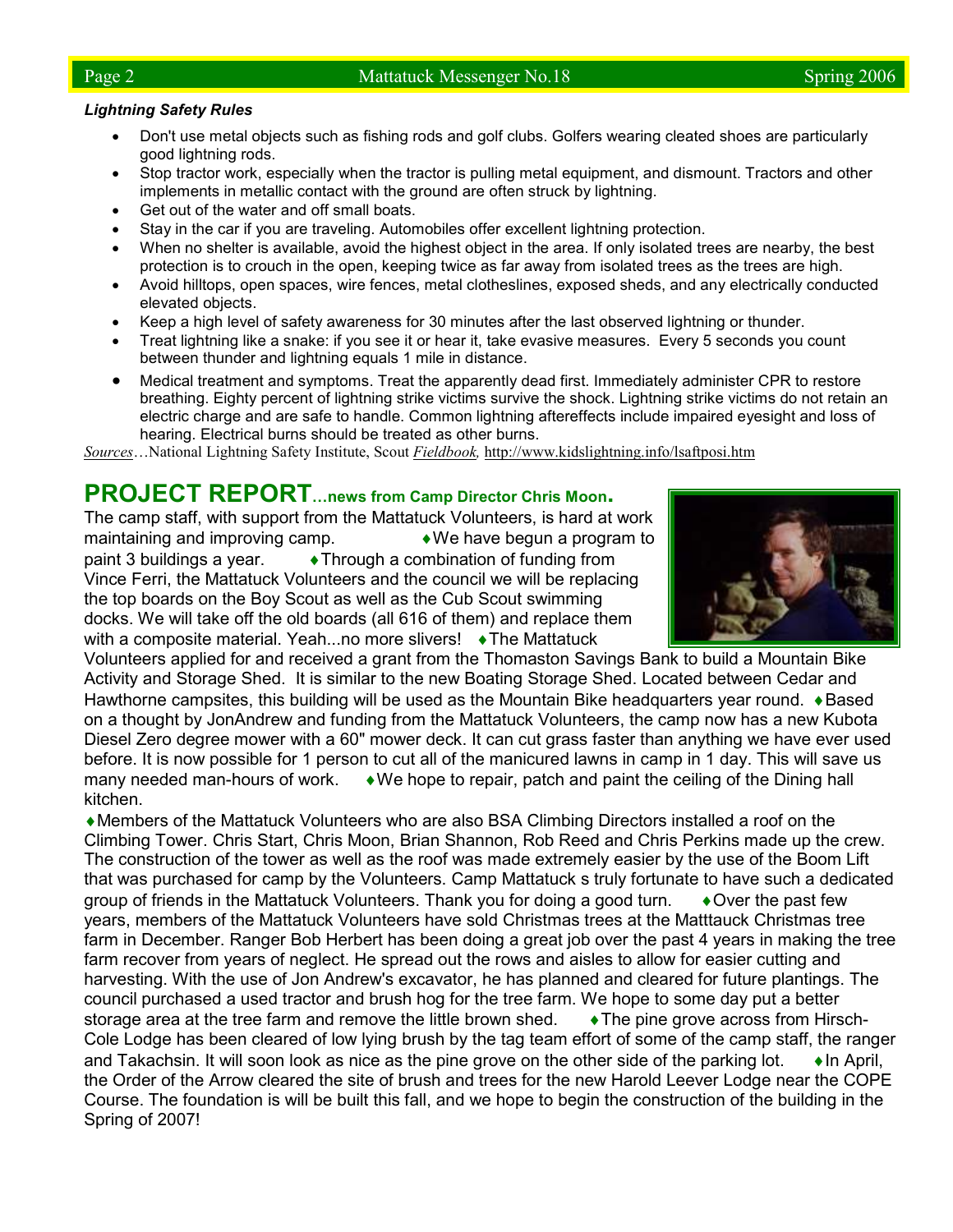Through the Eyes of a Scout...the following is the first of what we hope will be a series of stories written by a youth, to help us remember what Scouting experiences mean to a boy. If you know a Scout who would like to submit an article please send it along. We don't guarantee it will be printed and reserve the right to edit. The following story was printed exactly as submitted…

# The Klondike Derby

By:James Silva Troop 52, Oakville, CT

The day of the Klondike Derby was one of the best days of my life! Because I am a new scout and this was my first time at the Klondike Derby, I was a little bit worried. When I got there I found out there was no reason to be nervous at all. I had a lot of fun going to the nine stations and earning gold nuggets with "The Ferocious Moose Patrol". Each station promoted teamwork and my patrol was ready for the challenge.

My favorite station was the last one in the competition – Station Nine. In this station we had to start a fire without using matches or a lighter. I had never done this before, but the other members of my patrol knew what to do.

Near the end of the race we were pulling the sled at full speed down a hill. Suddenly, we heard a cracking sound and saw our back wheel fly off! We had hit a rock sticking out of the ground on the path. We took our backpacks out of the sled to examine the damage. We saw a hole where the wheel had been. "The Ferocious Moose" sled had to be dragged for the remainder of the race!

My patrol really cheered each other on during the entire competition. You could hear us from a mile away yelling, "Ferocious Moose! Ferocious Moose!" in a chanting fashion! Even though we worked hard, we still had lots of fun too.

We couldn't work without food so we had to go to a Cook Town to "rustle up some grub". This was the first time I ever cooked outside over a campfire. We started a fire and when it was burning hot we placed our lunches, covered in foil, right on top of the fire to cook. It tasted delicious, even though mine was burned a little.

At the ending ceremony, awards and hot chocolate were given out. Considering all the patrols that we were competing with, I thought there was only a slight chance that our patrol would win something. We were extremely surprised and happy when our patrol won 3 awards! We won 5<sup>th</sup> place for the "Best Sled" and 4th place for the number of gold nuggets we collected. The award I was most proud of was the "Red Lantern Award". This award is given to the patrol that showed the most spirit.

As a new scout, I am very thankful that my patrol was patient with me. I did not have the scouting skills that they had acquired, but they didn't treat me as a "tag-a-long" who couldn't help out. Instead, they treated me as a friend and showed me the skills. This is another reason I think the "Ferocious Moose Patrol" earned the "Red Lantern Award" for scout spirit!!!